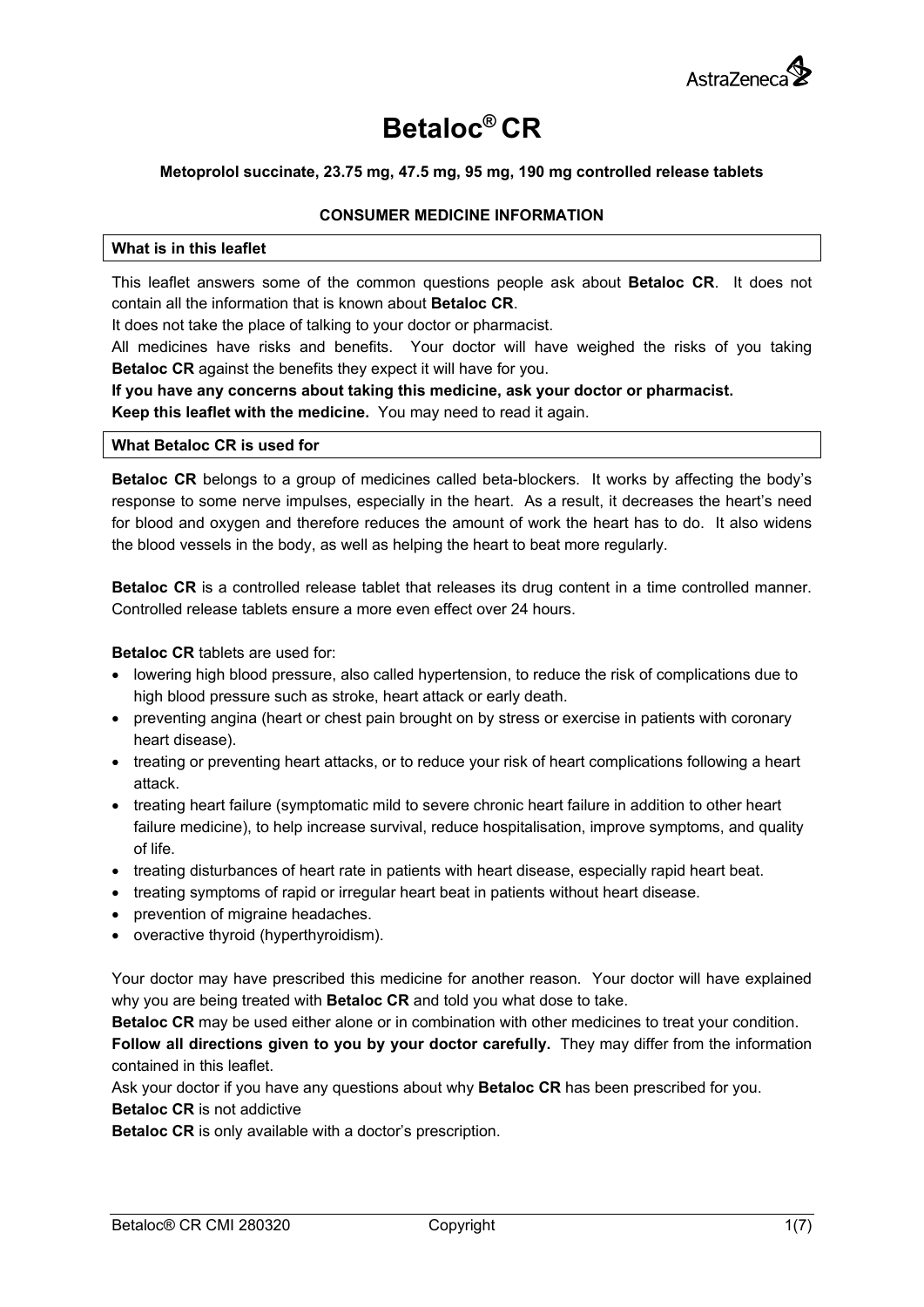

## **Before you use Betaloc CR**

## *When you must not use it*

- **1. if you have or have had asthma (difficulty in breathing, wheezing and coughing), bronchitis or other lung problems in the past.**
- **2. If you have the following conditions:** 
	- a history of allergic problems, including hay fever
	- a very slow heart beat
	- a severe blood vessel disorder causing poor circulation in the arms and legs
	- certain other heart conditions.
- **3. Do not take Betaloc CR tablets if you are pregnant or intend to become pregnant or if you are breast-feeding unless your doctor says to do so.**

As with all medicines used to lower blood-pressure, metoprolol may cause unwanted effects, e.g. slow heart rate, in the foetus and in the new-born baby. Beta-blockers including metoprolol may cause harm to the foetus and early labour. You should tell your doctor as soon as possible if you become pregnant while using **Betaloc CR.** The risk of any effect of using **Betaloc CR** on the baby, if you are breast-feeding is low if the mother is taking doses within the normal recommended dose range for treatment.

**Do not use Betaloc CR if the expiry date (EXP) printed on the pack has passed.** It may have no effect at all, or worse, an entirely unexpected effect if it is used after the expiry date.

## **Do not use Betaloc CR if the packaging is torn or shows signs of tampering.**

**Do not give Betaloc CR to children.** The safety and effectiveness of **Betaloc CR** in children has not been established.

## *Before you start to take it*

## **You must tell your doctor if:**

- **1. you have any allergies to**
- **Betaloc CR** or any of the ingredients listed at the end of this leaflet.
- any other medicine or other beta-blocker medicines
- any other substances, such as foods, preservatives or dyes
- insect stings.

## **2. you have any other health problems relating to your**

- lungs
- liver
- kidneys or adrenal glands
- heart
- blood circulation

Also tell your doctor if you have diabetes and / or if you have had symptoms of low blood sugar (hypoglycaemia).

**If you have not told your doctor about any of these things, tell them before you take Betaloc CR.** 

## *Taking other medicines*

**Tell your doctor if you are taking any other medicines, including**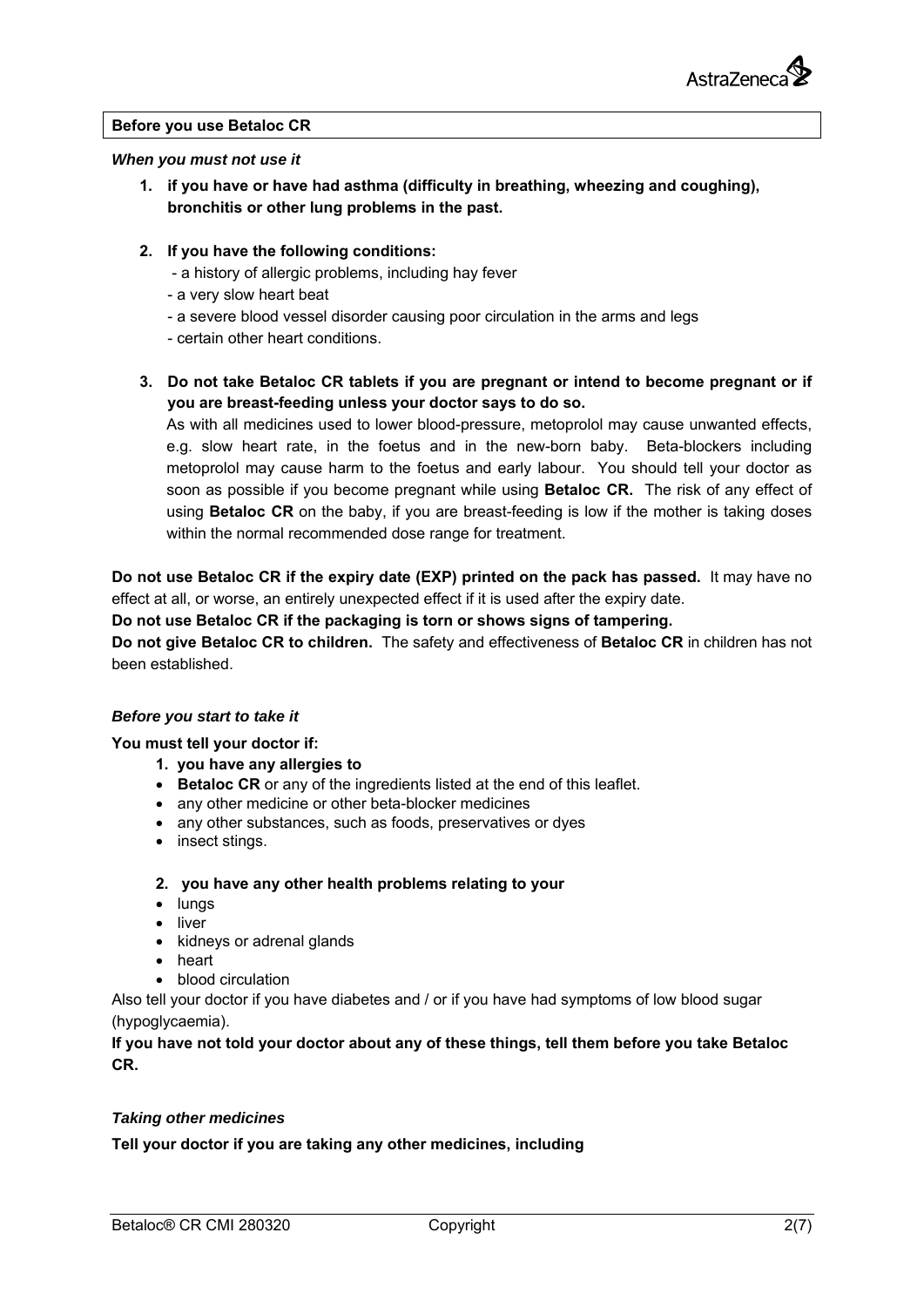

- Medicines used in the treatment of heart and blood vessels (such as digitalis/digoxin, calcium antagonists, antiarrhythmic agents, sympathetic ganglion blockers, hydralazine).
- Other medicines such as monoamine oxidase (MAO) inhibitors, inhalation anaesthetics, antibacterial medicines (rifampicin), antiulcer medicines (cimetidine), anti-inflammatory medicines (indomethacin, celecoxib), certain antidepressants and antipsychotic medicines, antihistamines, other beta-blockers (including eye drops) and other substances (alcohol, some hormones).
- If you take clonidine and Betaloc CR at the same time and your clonidine treatment is to be discontinued, Betaloc CR should be withdrawn several days before clonidine.
- If you take an oral antidiabetic, your doctor may need to adjust your dose.
- Medicines that you buy without a prescription at the chemist, supermarket or health food shop.

These medicines may be affected by **Betaloc CR** or may affect how well it works. You may need to take different amounts of your medicine, or you may need to take different medicines. Your doctor will advise you.

Tell your doctor if you have recently taken any medicines that you buy or use without a prescription such as herbal remedies, health foods or supplements.

Your doctor and pharmacist have more information on medicines to be careful with or avoid while taking **Betaloc CR**.

If you have not told your doctor about any of these things, tell them before you take any **Betaloc CR**.

## **How to use Betaloc CR**

**Betaloc CR** tablets should be swallowed with liquid. The tablets and the divided halves should not be chewed or crushed (see What **Betaloc CR** Looks Like). Generally **Betaloc CR** is recommended to be taken once a day together with the morning meal. Your doctor will tell you how much **Betaloc CR** you need to take. Take the dose your doctor prescribes so that you get full benefit from this medicine.

## *How much to take*

# **For high blood pressure:**

Adults: The recommended dose in patients with mild to moderate high blood-pressure is 47.5 mg taken once a day. If you do not adequately respond to 47.5 mg, your doctor may increase the dose to 90-190 mg once a day or combine **Betaloc CR** with other medicines.

Long term treatment with **Betaloc CR** in daily doses of 95-190 mg has been shown to reduce the risk of complications due to high blood-pressure (stroke, myocardial infarction, sudden cardiac death).

Children: Betaloc CR tablets are not recommended for children under 6 years. For children aged 6 years and older, the dose depends on the child's weight. Your doctor will work out the correct dose for your child.

## **For angina pectoris:**

The recommended dose is 95-190 mg taken once a day. Your doctor may prescribe **Betaloc CR** with other medicines used for treatment of angina pectoris.

# **Maintenance treatment after myocardial infarction:**

The usual dose for patients treated for a long time is 190 mg taken once a day. Long term treatment with **Betaloc CR** in daily doses of 190 mg has been shown to reduce the risk of death and to reduce the risk of reinfarction.

# **Heart Failure**

The recommended starting dose is 23.75 mg or half a 23.75 mg tablet once daily during the first one to two weeks. It is then recommended to double the dose every second week up to a maximum dose of 190 mg once daily or the highest tolerated dose.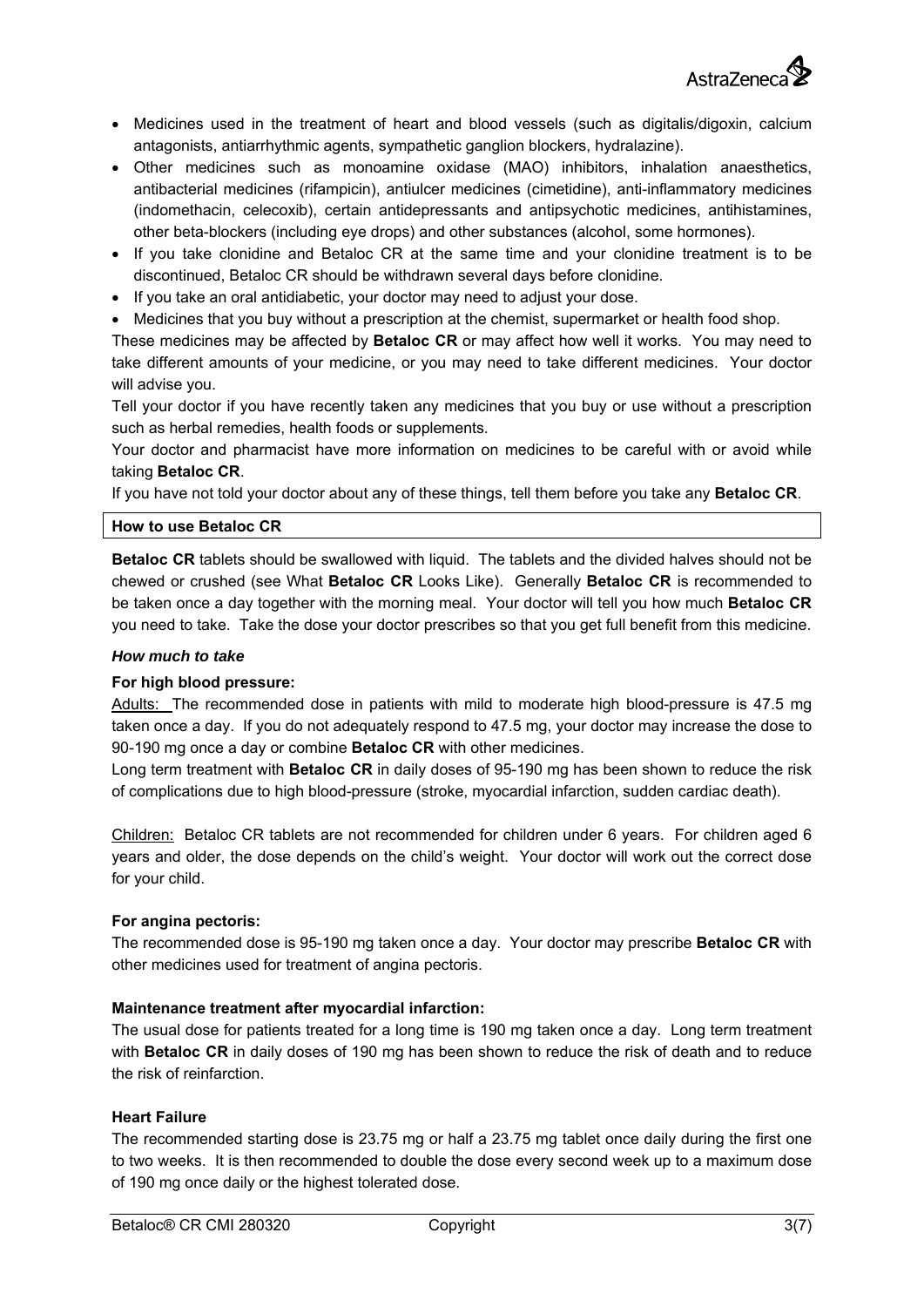

## **Disturbances of cardiac rhythm:**

The recommended dose is 95-190 mg taken once a day.

## **Functional heart disorders with palpitations:**

The recommended dose is 95 mg taken once a day. If necessary, your doctor may increase the dose to 190 mg.

## **For migraine prevention or hyperthyroidism:**

The recommended dose is 95-190 mg taken once a day.

**Do not stop taking Betaloc CR tablets suddenly.** The dose needs to be reduced slowly over 7 to 14 days to make sure that your condition does not get worse. **Follow your doctor's instructions carefully**.

## *If you forget to take it*

If you miss a dose of **Betaloc CR** and your next dose is about 12 hours away, take the missed dose, or half of it right away. If you remember sooner, take the full dose but if it is closer to your next dose, take only half. Then, take your next dose on time. **Do not take a double dose to make up for the dose that you missed.** If you have trouble remembering when to take your medicine, ask your pharmacist for some hints.

## **While you are using Betaloc CR**

## *Things you must do*

Be sure to keep all of your doctor's appointments so that your progress can be checked. **If you become pregnant while taking Betaloc CR, tell your doctor.** 

If your heartbeat becomes slower and slower when taking Betaloc CR, inform your doctor as soon as possible. The doctor may give you a lower dose of Betaloc CR or withdraw your medicine gradually. You may feel light-headed or dizzy when you begin to take **Betaloc CR**. This is because your blood pressure has fallen suddenly. Standing up slowly, especially when you get up from bed or chairs, will help your body get used to the change in position and blood pressure. If this problem gets worse or continues, talk to your doctor.

**If you feel a worsening of your condition in the early stages of taking Betaloc CR**.

Some people may experience an apparent worsening of their condition in the early stages of treatment with **Betaloc CR**. It is important to tell your doctor if this happens to you, although it is usually temporary. If your condition continues to worsen, you should see your doctor as soon as possible.

**Make sure you drink enough water during exercise and hot weather when you are taking Betaloc CR**, especially if you sweat a lot. If you do not drink enough water while taking **Betaloc CR**, you may feel faint or light-headed or sick. This is because your blood pressure is dropping too much. If you continue to feel unwell, tell your doctor.

If you plan to have surgery (even at the dentist) that needs a general anaesthetic, tell your doctor or dentist that you are taking **Betaloc CR**. Your blood pressure may drop suddenly if **Betaloc CR** interacts with the anaesthetic.

**If you are being treated for diabetes, make sure you check your blood sugar level regularly and report any changes to your doctor.**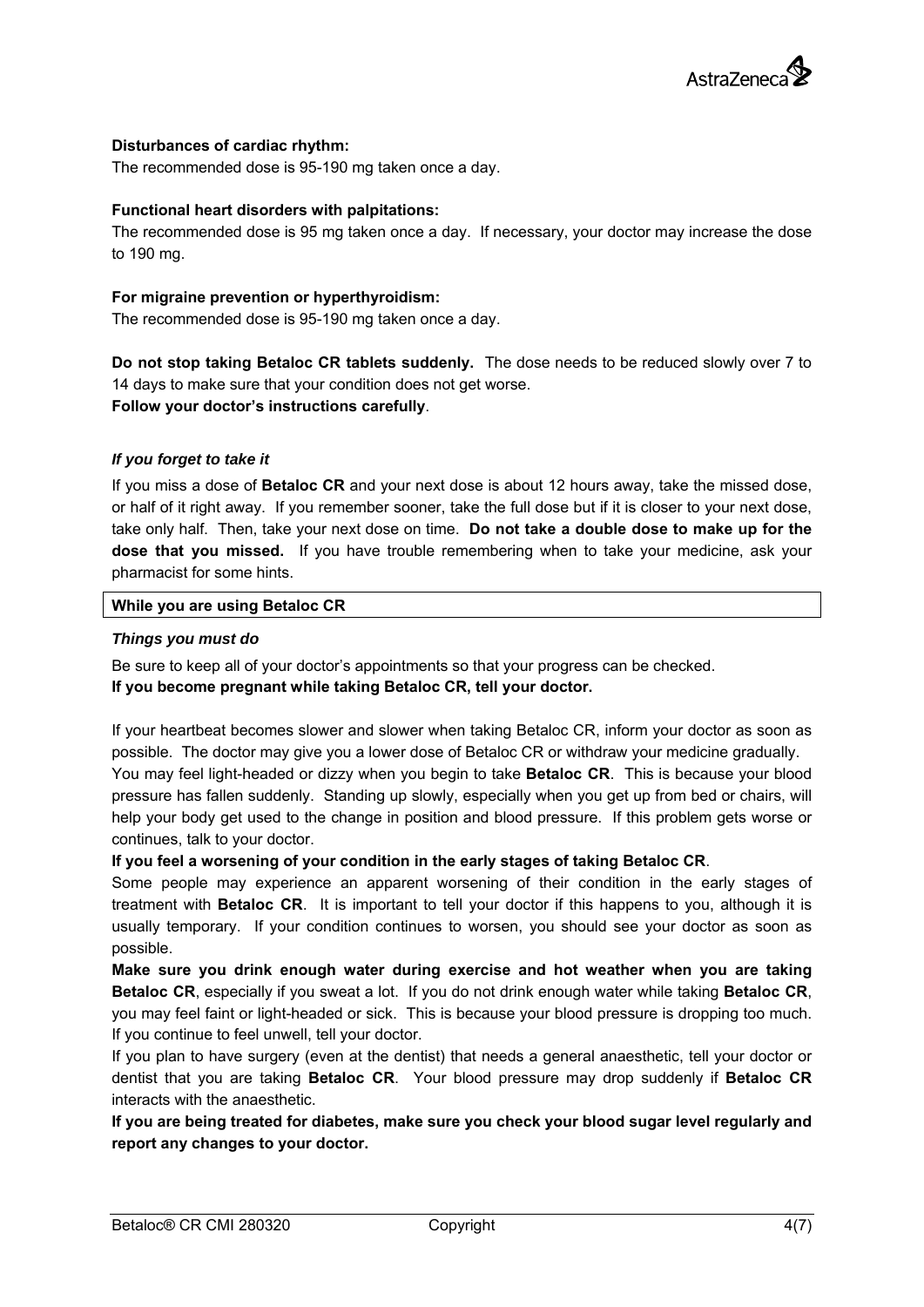**If you have to have any medical tests while you are taking Betaloc CR, tell your doctor. Betaloc CR** may affect the results of some tests.

**Tell any doctors, dentists, and pharmacists who are treating you that you are taking Betaloc CR.** 

## *Things you must not do*

**Do not stop taking Betaloc CR without checking with your doctor.** Your doctor may want you to gradually reduce the amount of **Betaloc CR** you are taking before stopping completely. If possible this should be done over at least 2 weeks. Doses should be reduced to half a 23.75 mg tablet once a day for at least 4 days before stopping completely. This may help reduce the possibility of your condition getting worse.

**Do not give Betaloc CR to anyone else even if they have the same condition as you. Do not use Betaloc CR to treat any other complaints unless your doctor tells you to.** 

## *Things to be careful of*

Be careful driving or operating machinery until you know how **Betaloc CR** affects you. As with other beta-blocker medicines, **Betaloc CR** may cause dizziness, light-headedness, tiredness, or drowsiness in some people. Make sure you know how you react to **Betaloc CR** before you drive a car, operate machinery, or do anything else that could be dangerous if you are dizzy or light-headed. **Be careful drinking alcohol while you are taking Betaloc CR**. Dizziness or light-headedness may be worse.

## **Overdose**

**Telephone your doctor or the National Poisons and Hazardous Chemicals Information Centre Ph 0800 POISON (0800 764 766) or go to Accident & Emergency at your nearest hospital immediately if you think that you or anyone else may have taken too much Betaloc. Even if there are no signs of discomfort or poisoning.** 

If you take too many **Betaloc CR** tablets your blood pressure may drop too far. You will feel faint, or lose consciousness, and your heart rate will also slow down. You may also have nausea, vomiting and convulsions. In extreme cases, serious heart and lung problems may occur.

The first signs of overdosage may be observed 20 minutes to 2 hours after you have taken the medicine. If you experience any of these symptoms contact your doctor/pharmacist or hospital immediately.

# **Side effects**

**Tell your doctor or pharmacist as soon as possible if you do not feel well while you are taking Betaloc CR. Tell your doctor if any of the following side effects bother you or continue.** 

## *Very common*

tiredness (fatigue)

## *Common*

- dizziness
- headache
- slow heart rate
- dizziness related to change of position of the body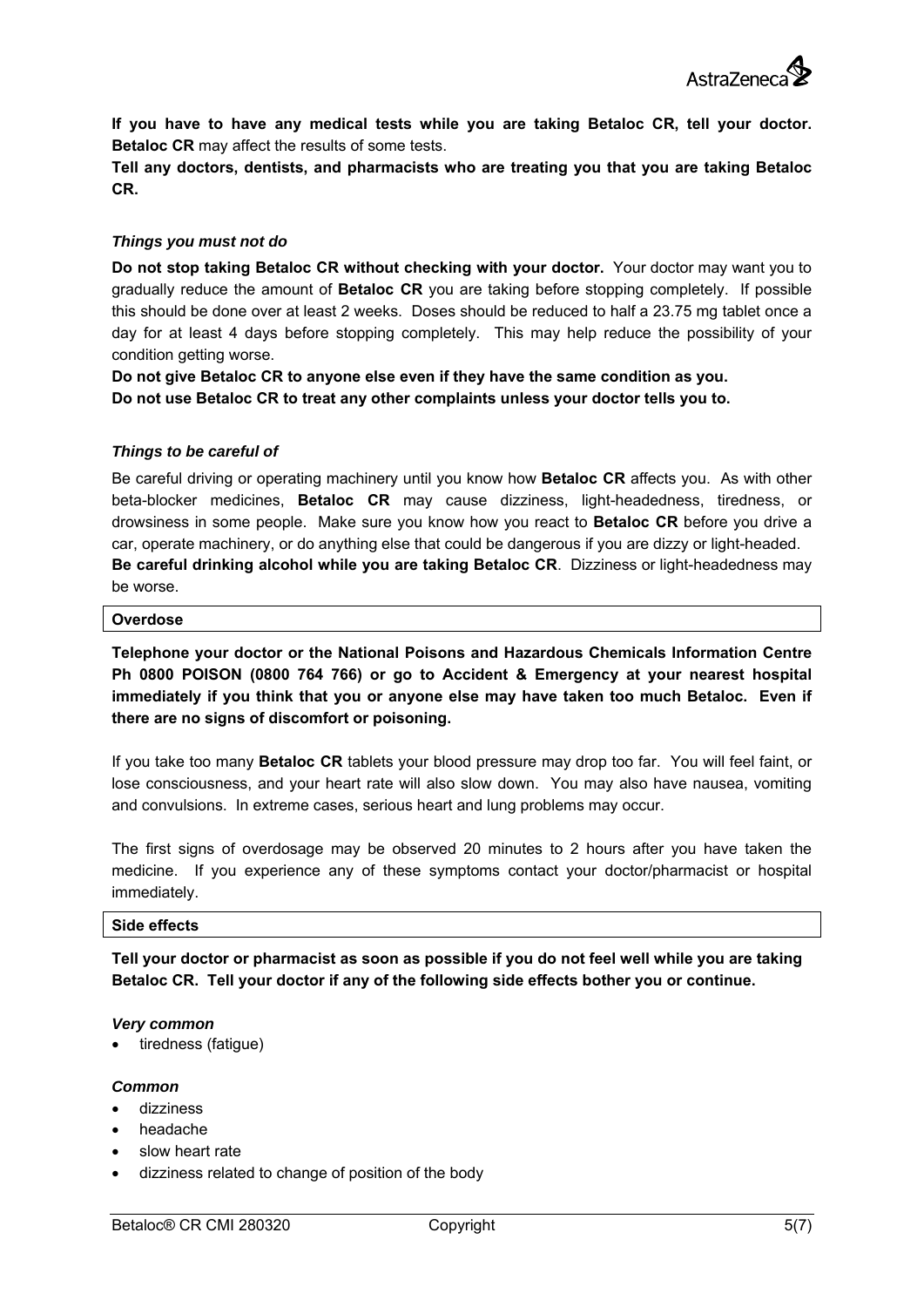

- cold hands and feet
- feeling sick (nausea)
- stomach ache
- diarrhoea
- constipation
- shortness of breath on effort
- feeling of heart pounding in the chest.

# *Uncommon*

- sensation of burning/ prickling/ numbness
- muscle cramps
- symptoms of heart disease such as shortness of breath
- fatigue or swollen ankles my temporarily worsen
- during a heart attack blood pressure may be severely decreased (cardiogenic shock)
- minor ECG changes which do not affect heart performance
- swelling
- chest pain
- depression
- concentration impaired
- feeling sleepy
- difficulty going to sleep
- nightmares
- skin rash
- feeling of tightness in the airways
- being sick (vomiting)
- increased sweating
- weight gain

## *Rare*

- disturbances of cardiac conduction in the ECG
- irregular heart beat
- nervousness
- anxiety
- liver problems (liver function test abnormalities)
- hair loss, runny nose due to allergic reaction
- disturbances of vision
- dry and/or irritated eyes
- dry mouth
- watery/red eyes due to allergic reaction
- impotence/sexual dysfunction

# **Tell your doctor if you notice anything else that is making you feel unwell or bothering you.**

**Important:** This leaflet alerts you to some of the situations when you should call your doctor. Other situations, which cannot be predicted, may arise. Nothing in this leaflet should stop you from calling your doctor or pharmacist with any questions or concerns you have about using **Betaloc CR.** 

## **After using Betaloc CR**

## *Storage*